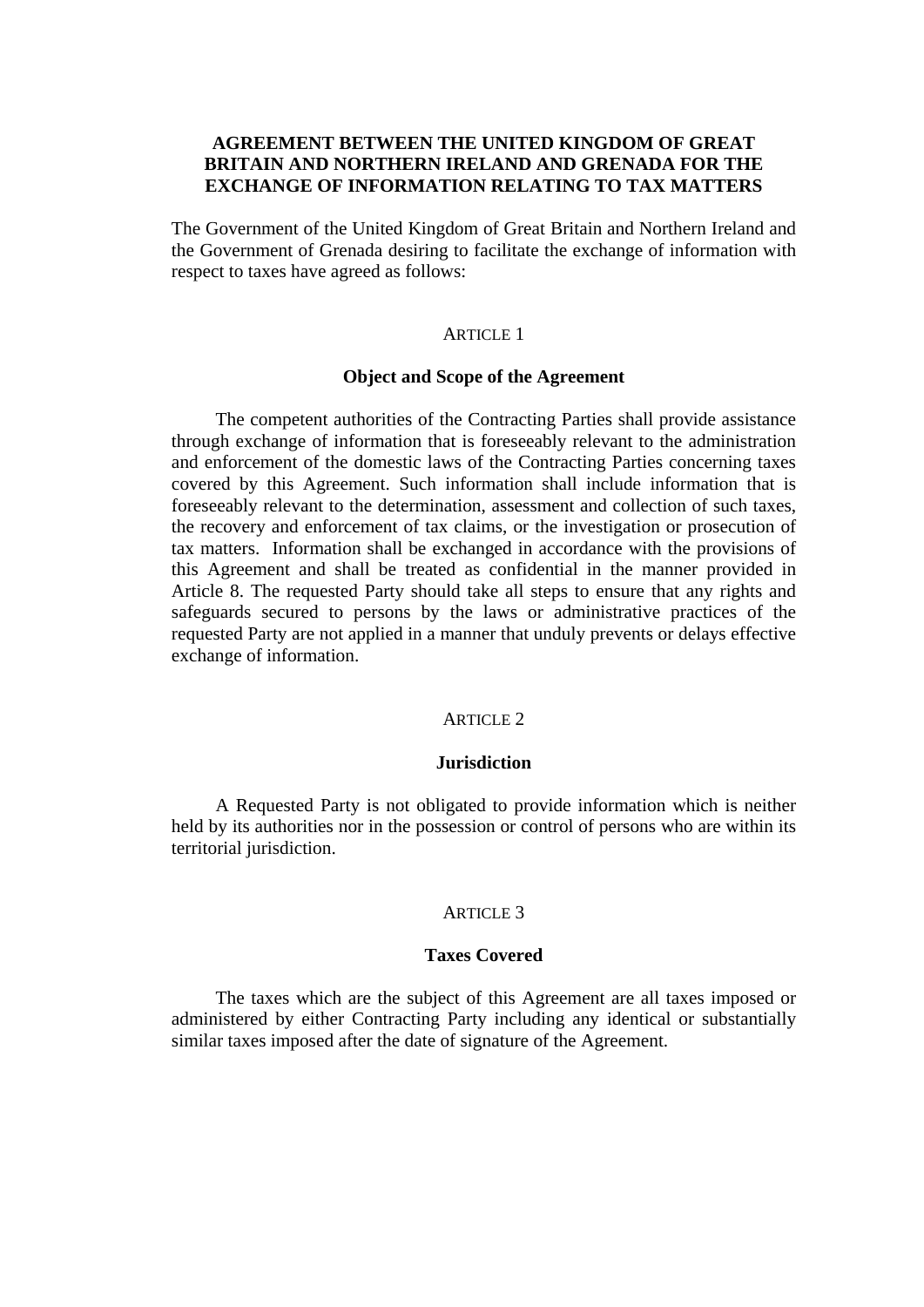# **Definitions**

- 1. For the purposes of this Agreement, unless otherwise defined:
	- a) the term "Contracting Party" means the United Kingdom or Grenada as the context requires;
	- b) the term "United Kingdom" means Great Britain and Northern Ireland, including any area outside the territorial sea of the United Kingdom designated under its laws concerning the Continental Shelf and in accordance with international law as an area within which the rights of the United Kingdom with respect to the seabed and sub-soil and their natural resources may be exercised;
	- c) the term "Grenada" means the State of Grenada;
	- d) the term "competent authority" means
		- i) in the case of the United Kingdom, the Commissioners for Her Majesty's Revenue and Customs or their authorised representative.
		- ii) in the case of Grenada, the Minister of Finance or his authorised representative;
	- e) the term "person" includes an individual, a company and any other body of persons;
	- f) the term "company" means any body corporate or any entity that is treated as a body corporate for tax purposes;
	- g) the term "publicly traded company" means any company whose principal class of shares is listed on a recognised stock exchange provided its listed shares can be readily purchased or sold by the public. Shares can be purchased or sold "by the public" if the purchase or sale of shares is not implicitly or explicitly restricted to a limited group of investors;
	- h) the term "principal class of shares" means the class or classes of shares representing a majority of the voting power and value of the company;
	- i) the term "recognised stock exchange" means any stock exchange agreed upon by the competent authorities of the Contracting Parties;
	- j) the term "collective investment fund or scheme" means any pooled investment vehicle, irrespective of legal form. The term "public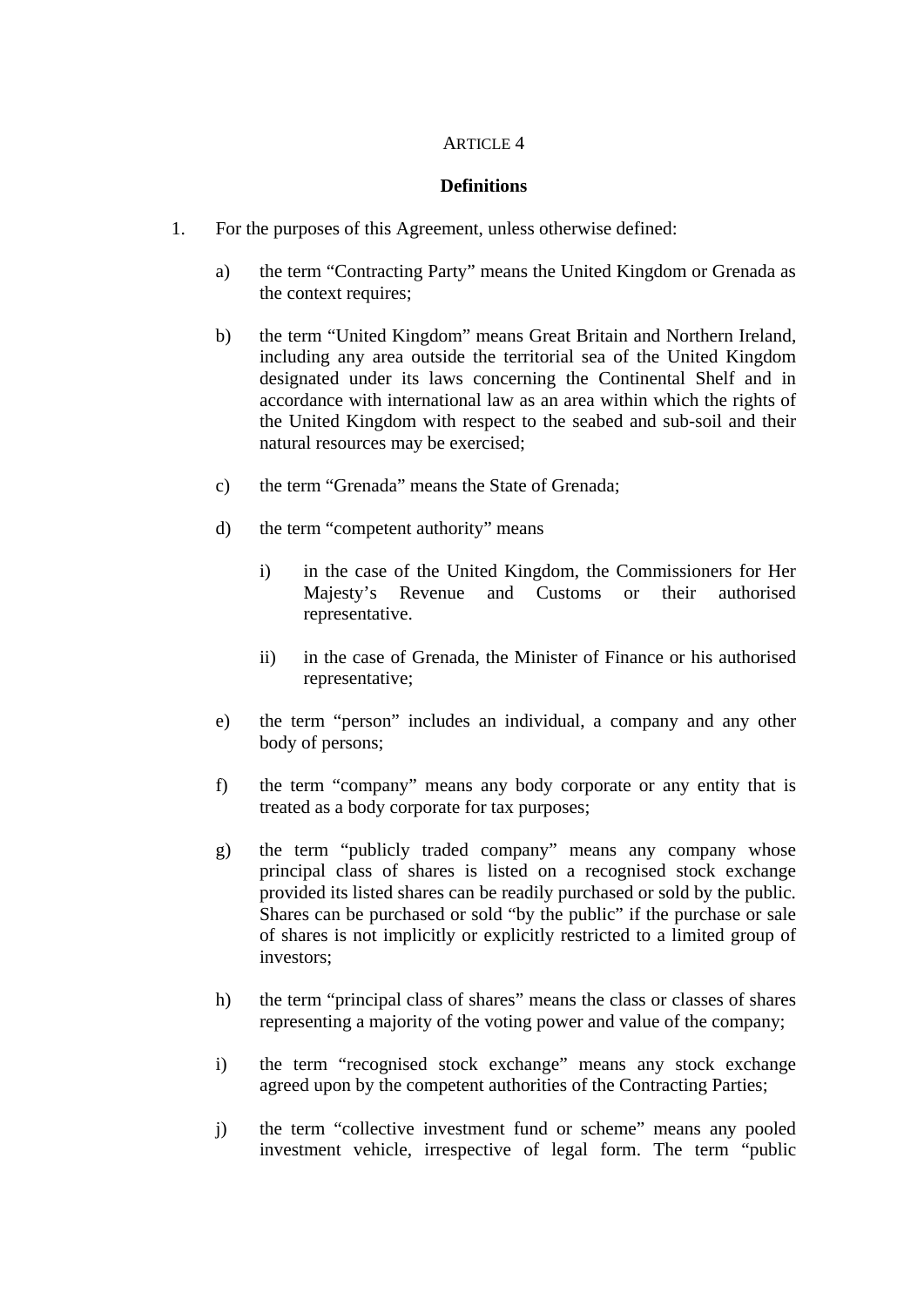collective investment fund or scheme" means any collective investment fund or scheme provided the units, shares or other interests in the fund or scheme can be readily purchased, sold or redeemed by the public. Units, shares or other interests in the fund or scheme can be readily purchased, sold or redeemed "by the public" if the purchase, sale or redemption is not implicitly or explicitly restricted to a limited group of investors;

- k) the term "tax" means any tax to which the Agreement applies;
- l) the term "applicant Party" means the Contracting Party requesting information;
- m) the term "requested Party" means the Contracting Party requested to provide information;
- n) the term "information gathering measures" means laws and administrative or judicial procedures that enable a Contracting Party to obtain and provide the requested information;
- o) the term "information" means any fact, statement or record in any form whatever;
- p) the term "criminal tax matters" means tax matters involving intentional conduct which is liable to prosecution under the criminal laws of the applicant Party;
- q) the term "criminal laws" means all criminal laws designated as such under domestic law irrespective of whether contained in the tax laws, the criminal code or other statutes.

2. As regards the application of this Agreement at any time by a Contracting Party, any term not defined therein shall, unless the context otherwise requires, have the meaning that it has at that time under the law of that Party, any meaning under the applicable tax laws of that Party prevailing over a meaning given to the term under other laws of that Party.

3. The Commentary to the OECD Model Agreement on Exchange of Information on Tax Matters shall apply to the interpretation of this Agreement where this Agreement is in conformity with the OECD Model Agreement on Exchange of Information on Tax Matters.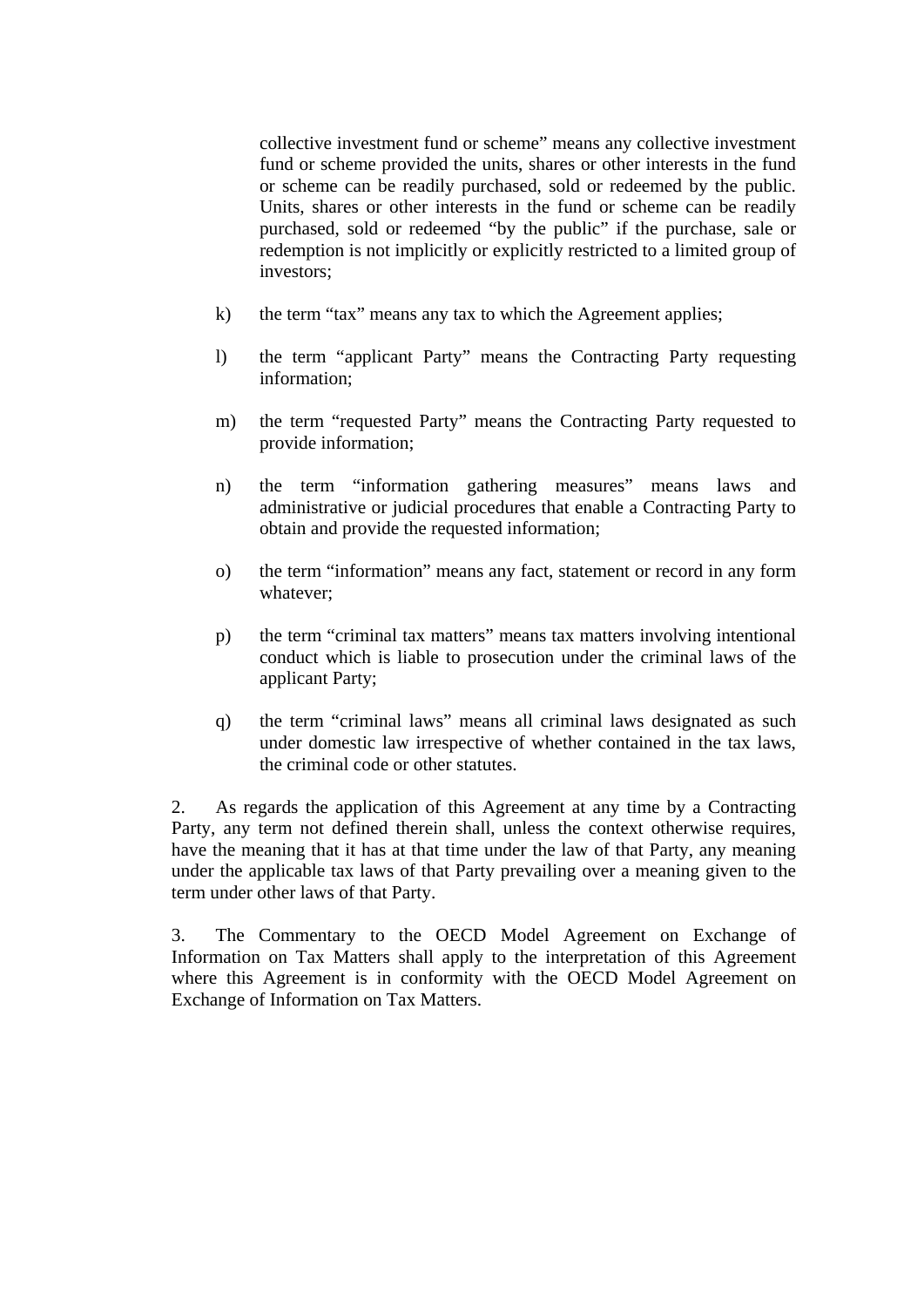# **Exchange of Information Upon Request**

1. The competent authority of the requested Party shall provide upon request information for the purposes referred to in Article 1. Such information shall be exchanged without regard to whether the conduct being investigated would constitute a crime under the laws of the requested Party if such conduct occurred in the jurisdiction of the requested Party.

2. If the information in the possession of the competent authority of the requested Party is not sufficient to enable it to comply with the request for information, that Party shall use all relevant information gathering measures to provide the applicant Party with the information requested, notwithstanding that the requested Party may not need such information for its own tax purposes.

3. If specifically requested by the competent authority of an applicant Party, the competent authority of the requested Party shall provide information under this Article, to the extent allowable under its domestic laws, in the form of depositions of witnesses and authenticated copies of original records.

4. Each Contracting Party shall ensure that its competent authorities for the purposes specified in Article 1 of the Agreement, have the authority to obtain and provide upon request:

- a) information held by banks, other financial institutions, and any person acting in an agency or fiduciary capacity including nominees and trustees;
- b) information regarding the ownership of companies, partnerships, trusts, foundations, "Anstalten" and other persons, including, within the constraints of Article 2, ownership information on all such persons in an ownership chain; in the case of trusts, information on settlors, trustees and beneficiaries; and in the case of foundations, information on founders, members of the foundation council and beneficiaries and equivalent information in the case of entities that are neither trusts nor foundations. Further, this Agreement does not create an obligation on the Contracting Parties to obtain or provide ownership information with respect to publicly traded companies or public collective investment funds or schemes unless such information can be obtained without giving rise to disproportionate difficulties.

5. The competent authority of the applicant Party shall provide the following information to the competent authority of the requested Party when making a request for information under the Agreement to demonstrate the foreseeable relevance of the information to the request:

a) the identity of the person under examination or investigation;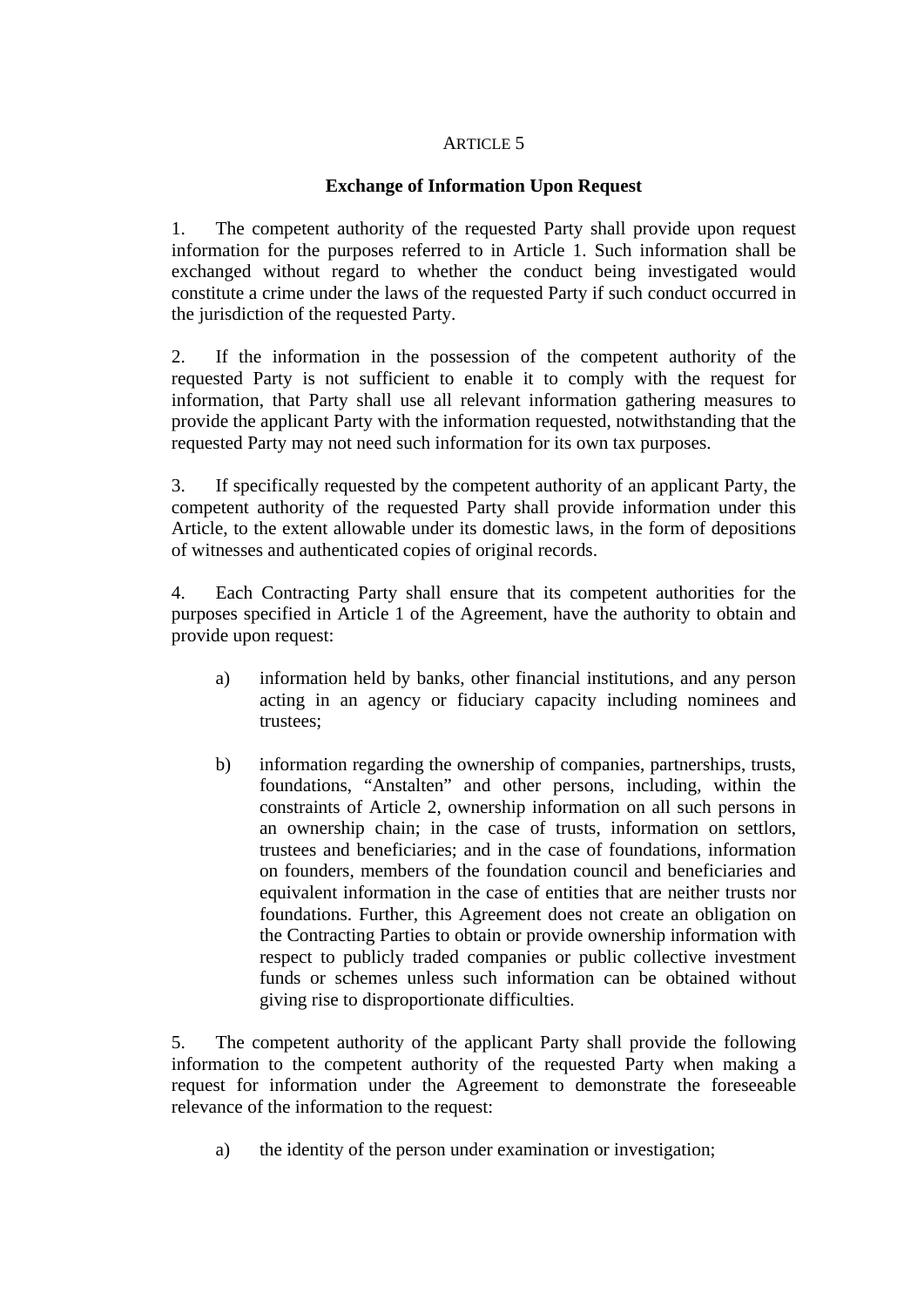- b) a statement of the information sought including its nature and the form in which the applicant Party wishes to receive the information from the requested Party;
- c) the tax purpose for which the information is sought;
- d) grounds for believing that the information requested is held in the requested Party or is in the possession or control of a person within the jurisdiction of the requested Party;
- e) to the extent known, the name and address of any person believed to be in possession of the requested information;
- f) a statement that the request is in conformity with the law and administrative practices of the applicant Party, that if the requested information was within the jurisdiction of the applicant Party then the competent authority of the applicant Party would be able to obtain the information under the laws of the applicant Party or in the normal course of administrative practice and that it is in conformity with this Agreement;
- g) a statement that the applicant Party has pursued all means available in its own territory to obtain the information, except those that would give rise to disproportionate difficulties.

6. The competent authority of the requested Party shall forward the requested information as promptly as possible to the applicant Party. To ensure a prompt response, the competent authority of the requested Party shall:

- a) Confirm receipt of a request in writing to the competent authority of the applicant Party and shall notify the competent authority of the applicant Party of deficiencies in the request, if any, within sixty days of the receipt of the request.
- b) If the competent authority of the requested Party has been unable to obtain and provide the information within ninety days of receipt of the request, including if it encounters obstacles in furnishing the information or it refuses to furnish the information, it shall immediately inform the applicant Party, explaining the reason for its inability, the nature of the obstacles or the reasons for its refusal.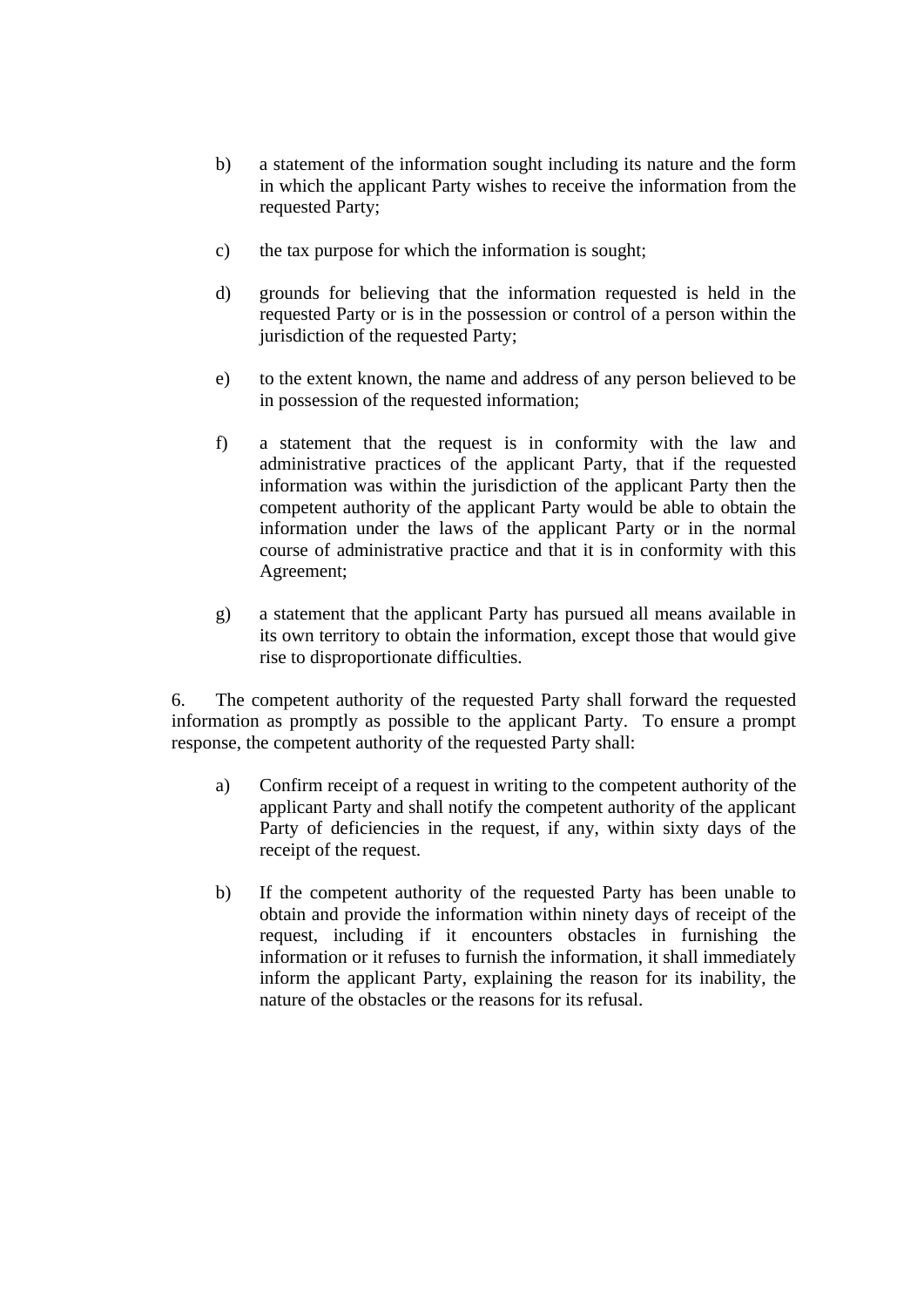# **Tax Examinations Abroad**

1. A Contracting Party may allow representatives of the competent authority of the other Contracting Party to enter the territory of the first-mentioned Party to interview individuals and examine records with the written consent of the persons concerned. The competent authority of the second-mentioned Party shall notify the competent authority of the first-mentioned Party of the time and place of the meeting with the individuals concerned.

2. At the request of the competent authority of one Contracting Party, the competent authority of the other Contracting Party may allow representatives of the competent authority of the first-mentioned Party to be present at the appropriate part of a tax examination in the second-mentioned Party.

3. If the request referred to in paragraph 2 is acceded to, the competent authority of the Contracting Party conducting the examination shall, as soon as possible, notify the competent authority of the other Party about the time and place of the examination, the authority or official designated to carry out the examination and the procedures and conditions required by the first-mentioned Party for the conduct of the examination. All decisions with respect to the conduct of the tax examination shall be made by the Party conducting the examination.

# ARTICLE 7

# **Possibility of Declining a Request**

1. The requested Party shall not be required to obtain or provide information that the applicant Party would not be able to obtain under its own laws for purposes of the administration or enforcement of its own tax laws. The competent authority of the requested Party may decline to assist where the request is not made in conformity with this Agreement.

2. The provisions of this Agreement shall not impose on a Contracting Party the obligation to supply information which would disclose any trade, business, industrial, commercial or professional secret or trade process. Notwithstanding the foregoing, information of the type referred to in Article 5, paragraph 4 shall not be treated as such a secret or trade process merely because it meets the criteria in that paragraph.

3. The provisions of this Agreement shall not impose on a Contracting Party the obligation to obtain or provide information, which would reveal confidential communications between a client and an attorney, solicitor or other admitted legal representative where such communications are:

a) produced for the purposes of seeking or providing legal advice or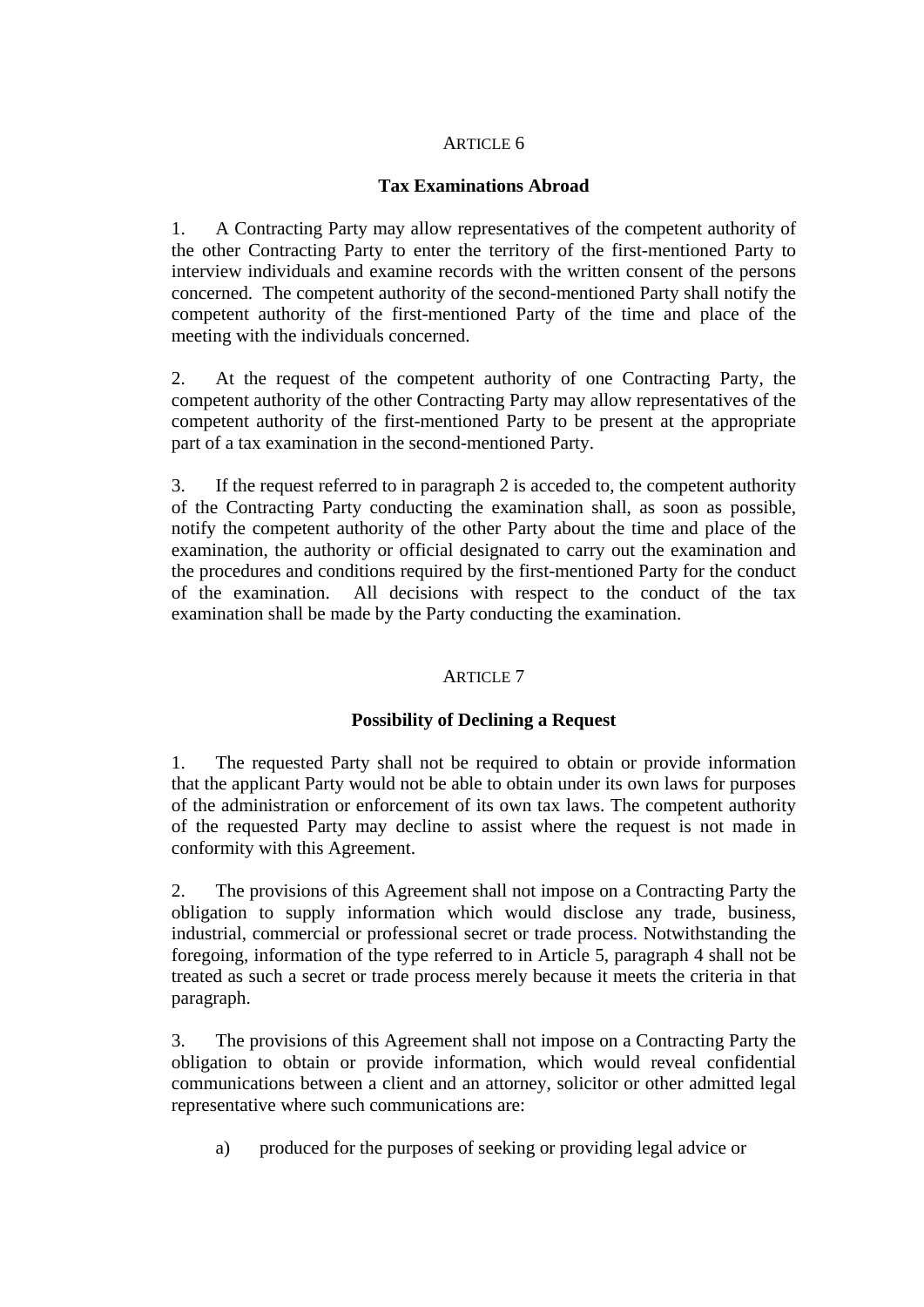b) produced for the purposes of use in existing or contemplated legal proceedings.

Information held with the intention of furthering a criminal purpose is not subject to legal privilege and nothing in this Article shall prevent an attorney, solicitor or other admitted legal representative from providing the name and address of a client where doing so would not constitute a breach of legal privilege.

4. The requested Party may decline a request for information if the disclosure of the information would be contrary to public policy.

5. A request for information shall not be refused on the ground that the tax claim giving rise to the request is disputed.

6. The requested Party may decline a request for information if the information is requested by the applicant Party to administer or enforce a provision of the tax law of the applicant Party, or any requirement connected therewith, which discriminates against a national of the requested Party as compared with a national of the applicant Party in the same circumstances.

## ARTICLE 8

## **Confidentiality**

Any information received by a Contracting Party under this Agreement shall be treated as confidential and may be disclosed only to persons or authorities (including courts and administrative bodies) in the jurisdiction of the Contracting Party concerned with the assessment or collection of, the enforcement or prosecution in respect of, or the determination of appeals in relation to, the taxes covered by this Agreement or the oversight of the above. Such persons or authorities shall use such information only for such purposes. They may disclose the information in public court proceedings or in judicial decisions. The information may not be disclosed to any other person or entity or authority or any other jurisdiction without the express written consent of the competent authority of the requested Party.

### ARTICLE 9

### **Costs**

 Incidence of costs incurred in providing assistance shall be agreed by the Contracting Parties.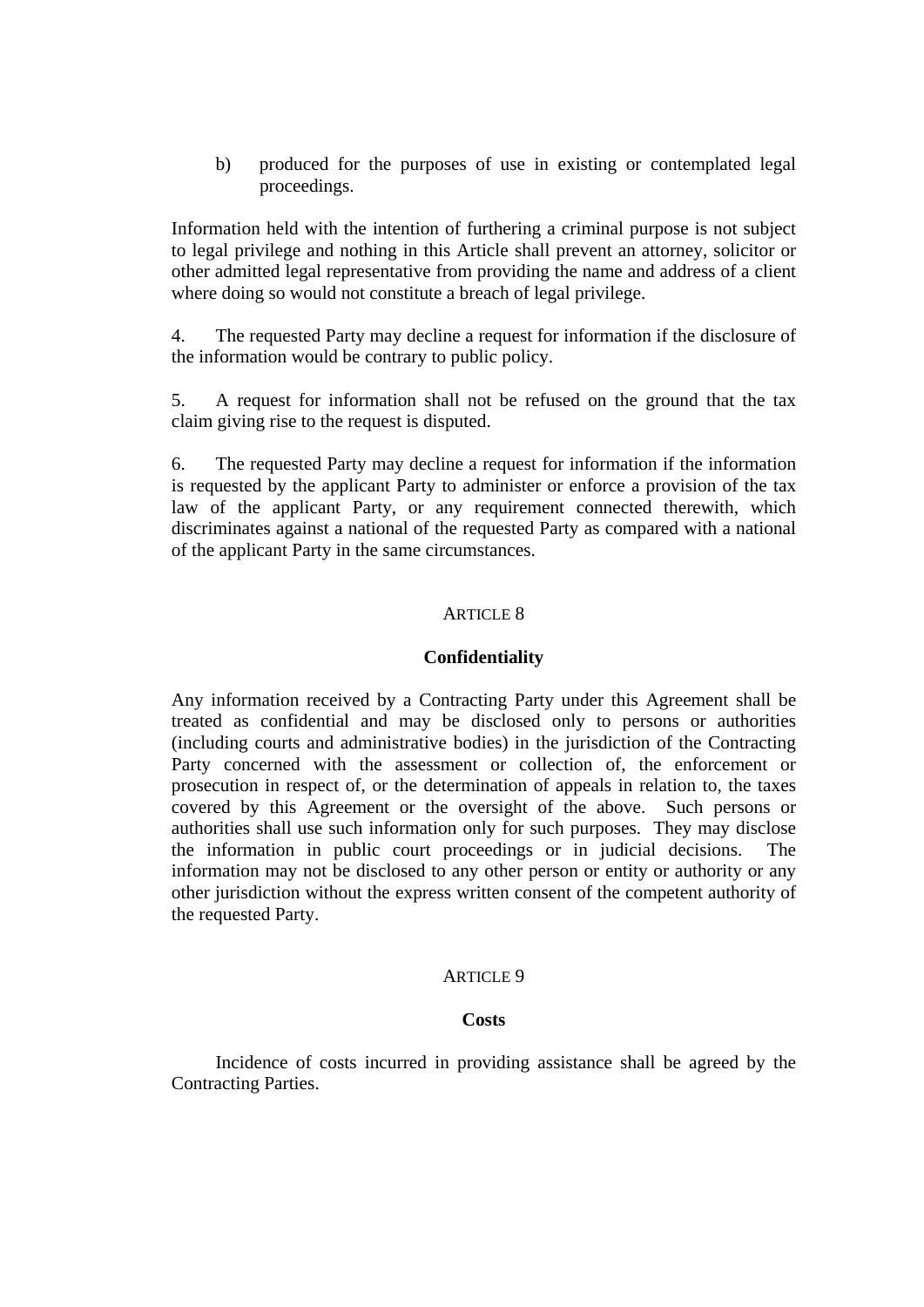### **Implementation Legislation**

 The Contracting Parties shall enact any legislation necessary to comply with, and give effect to, the terms of the Agreement.

## ARTICLE 11

### **Other international agreements or arrangements**

 The possibilities of assistance provided by this Agreement do not limit, nor are they limited by, those contained in existing international agreements or other arrangements between the Contracting Parties which relate to co-operation in tax matters.

#### ARTICLE 12

### **Mutual Agreement Procedure**

1. Where difficulties or doubts arise between the Contracting Parties regarding the implementation or interpretation of the Agreement, the competent authorities shall endeavour to resolve the matter by mutual agreement.

2. In addition to the agreements referred to in paragraph 1, the competent authorities of the Contracting Parties may mutually agree on the procedures to be used under Articles 5 and 6.

3. The competent authorities of the Contracting Parties may communicate with each other directly for purposes of reaching agreement under this Article.

4. The Contracting Parties may also agree on other forms of dispute resolution.

#### **ARTICLE 13**

### **Entry into Force**

Each of the Contracting Parties shall notify to the other through diplomatic channels the completion of the procedures required by its law for the bringing into force of this Agreement. This Agreement shall come into force on the date of the later of these notifications and shall thereupon have effect: